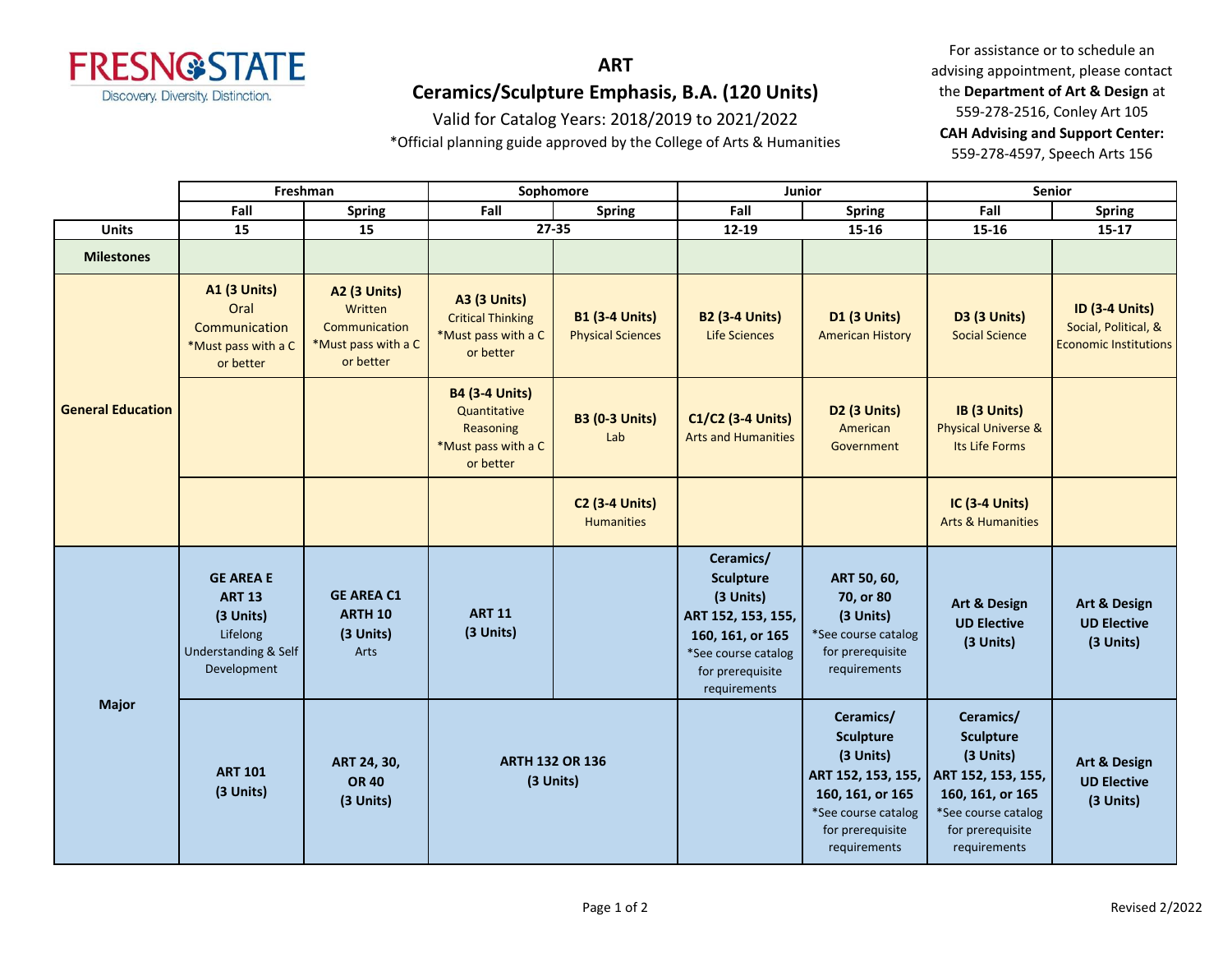

### Valid for Catalog Years: 2018/2019 to 2021/2022

\*Official planning guide approved by the College of Arts & Humanities

For assistance or to schedule an advising appointment, please contact the **Department of Art & Design** at 559-278-2516, Conley Art 105 **CAH Advising and Support Center:**  559-278-4597, Speech Arts 156

|                                                        | Freshman                                                            |                                                 | Sophomore                          |                 | Junior                                                                                                        |                 | Senior    |                                                 |
|--------------------------------------------------------|---------------------------------------------------------------------|-------------------------------------------------|------------------------------------|-----------------|---------------------------------------------------------------------------------------------------------------|-----------------|-----------|-------------------------------------------------|
|                                                        | Fall                                                                | <b>Spring</b>                                   | Fall                               | <b>Spring</b>   | Fall                                                                                                          | Spring          | Fall      | <b>Spring</b>                                   |
| <b>Units</b>                                           | 15                                                                  | 15                                              | $27 - 35$                          |                 | $12 - 19$                                                                                                     | $15 - 16$       | $15 - 16$ | $15 - 17$                                       |
| <b>Major</b>                                           | <b>ART 112</b><br>(3 Units)                                         | <b>ART 14</b><br>(3 Units)<br>[Pre-Req: ART 13] | <b>UD ARTH Course</b><br>(3 Units) |                 |                                                                                                               |                 |           |                                                 |
|                                                        | <b>ART 20</b><br>(3 Units)<br><b>OR</b><br><b>ID43</b><br>(3 Units) | <b>ART 37</b><br>(3 Units)<br>[Pre-Req: ART 13] |                                    |                 |                                                                                                               |                 |           |                                                 |
| <b>Additional</b><br>Graduation<br><b>Requirements</b> |                                                                     |                                                 | <b>Elective</b>                    | <b>Elective</b> | <b>UDWS (0-4 Units)</b><br>*Upper Division<br>Writing Exam OR "W"<br>Course (must pass<br>with a C or better) | <b>Elective</b> |           | MI (3 Units)<br>Multicultural/<br>International |
|                                                        |                                                                     |                                                 |                                    |                 | <b>Elective</b>                                                                                               |                 |           | <b>Elective</b>                                 |

#### **FOOTNOTES:**

**Prerequisites/Corequisites:** Other restrictions may apply. Please see your course catalog for detailed prerequisite/corequisite requirements.

**Grade Requirements:** CR/NC grading is only permitted in ART 198.

General Education: Units in this area may be used toward a double major or minor (see double major or departmental minor). Consult the appropriate department chair, program coordinator, or faculty adviser for further information.

**Electives (15-21 units):** Units in this area may be used toward a double major or minor. Students must earn a minimum of 120 units total to graduate. The number of required elective units may vary, depending on the amount of units earned from major and GE courses.

Upper Division Writing Skills requirement (UDWS): All undergraduate students must demonstrate competency in writing skills by passing the Upper Division Writing Exam (UDWE) or by obtaining a C or better in an approved upper division writing course, identified by the letter "W."

Substitutions: If substitutions/exceptions/waivers are made for any major courses that also meet GE and/or the Multicultural/International graduation requirement, the student is responsible for completing additional courses to satisfy the respective areas (GE and/or MI). This also includes the upperdivision writing requirement.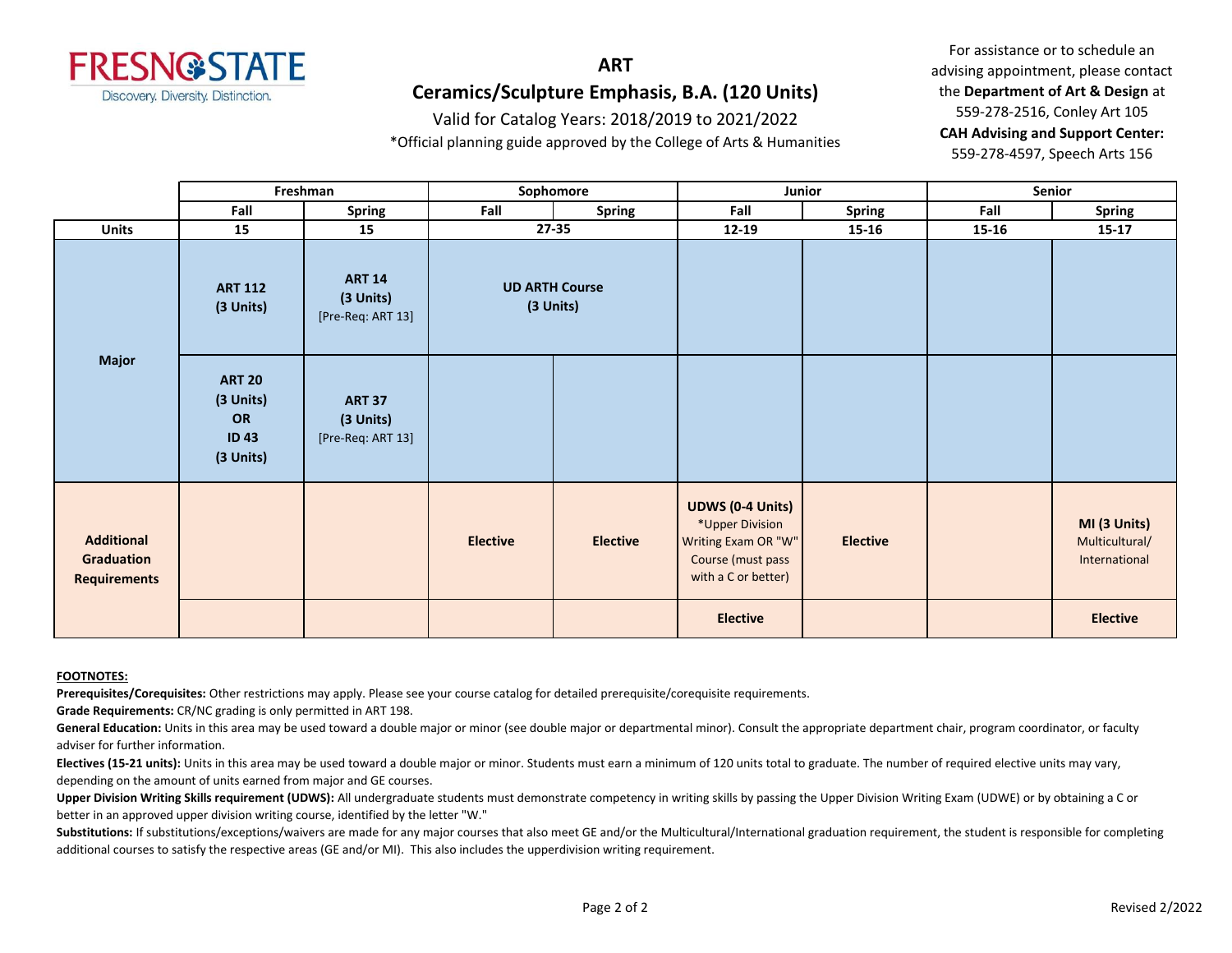# Ceramics Sculpture Roadmap

| Freshman                           |                    | Sophomore                   |                            | <b>Junior</b>                                         |                                                                          | Senior                                                  |                                    |  |
|------------------------------------|--------------------|-----------------------------|----------------------------|-------------------------------------------------------|--------------------------------------------------------------------------|---------------------------------------------------------|------------------------------------|--|
| Fall                               | Spring             | Fall                        | Spring                     | Fall                                                  | Spring                                                                   | Fall                                                    | Spring                             |  |
| GE A1                              | GE <sub>A3</sub>   | GE B2 (3-4)                 | GE B1(3-4)                 | GED <sub>2</sub>                                      | <b>GE IB</b>                                                             | GE IC (3-4)<br>(ART 102<br>recommended                  | MI                                 |  |
| GE A2                              | GE B4              | GE C2(3-4)                  | GE B3(3-4)                 | GED3                                                  | Elective                                                                 | GE ID (3-4)                                             | Elective                           |  |
|                                    |                    |                             | Elective                   |                                                       |                                                                          |                                                         |                                    |  |
| GE <sub>C1</sub><br><b>ARTH 10</b> | ARTH <sub>11</sub> | ART 24, ART<br>30 or ART 40 | GE D1(3-4)                 | <b>UDWS (0-4)</b><br>Writing<br>Exam or "W"<br>Course | Upper<br><b>Division Art</b><br>History 1/2<br>(ARTH 136<br>Recommended) | <b>ARTH Upper</b><br><b>Division Art</b><br>History 2/2 | Art & Design<br><b>UD Elective</b> |  |
| GE E<br><b>ART 13</b>              | <b>ART 14</b>      | <b>ART 37</b>               | <b>ART 101</b>             | <b>ARTH 132</b>                                       | Art & Design<br><b>UD Elective</b>                                       | <b>ART 112</b>                                          | Art & Design<br><b>UD Elective</b> |  |
| <b>ART 20</b>                      | <b>ART 16</b>      | ART60 or<br><b>ART50</b>    | ART160 or<br><b>ART152</b> | ART161 or<br><b>ART152</b>                            | <b>ART 161 or</b><br><b>ART153</b>                                       | ART161 or<br>ART153/155                                 | Elective                           |  |
| 15-16 units                        | 15-16 units        | 15-16 units                 | 15-16 units                | 15-16 units                                           | 15-16 Units                                                              | 15-16 Units                                             | 15 Units                           |  |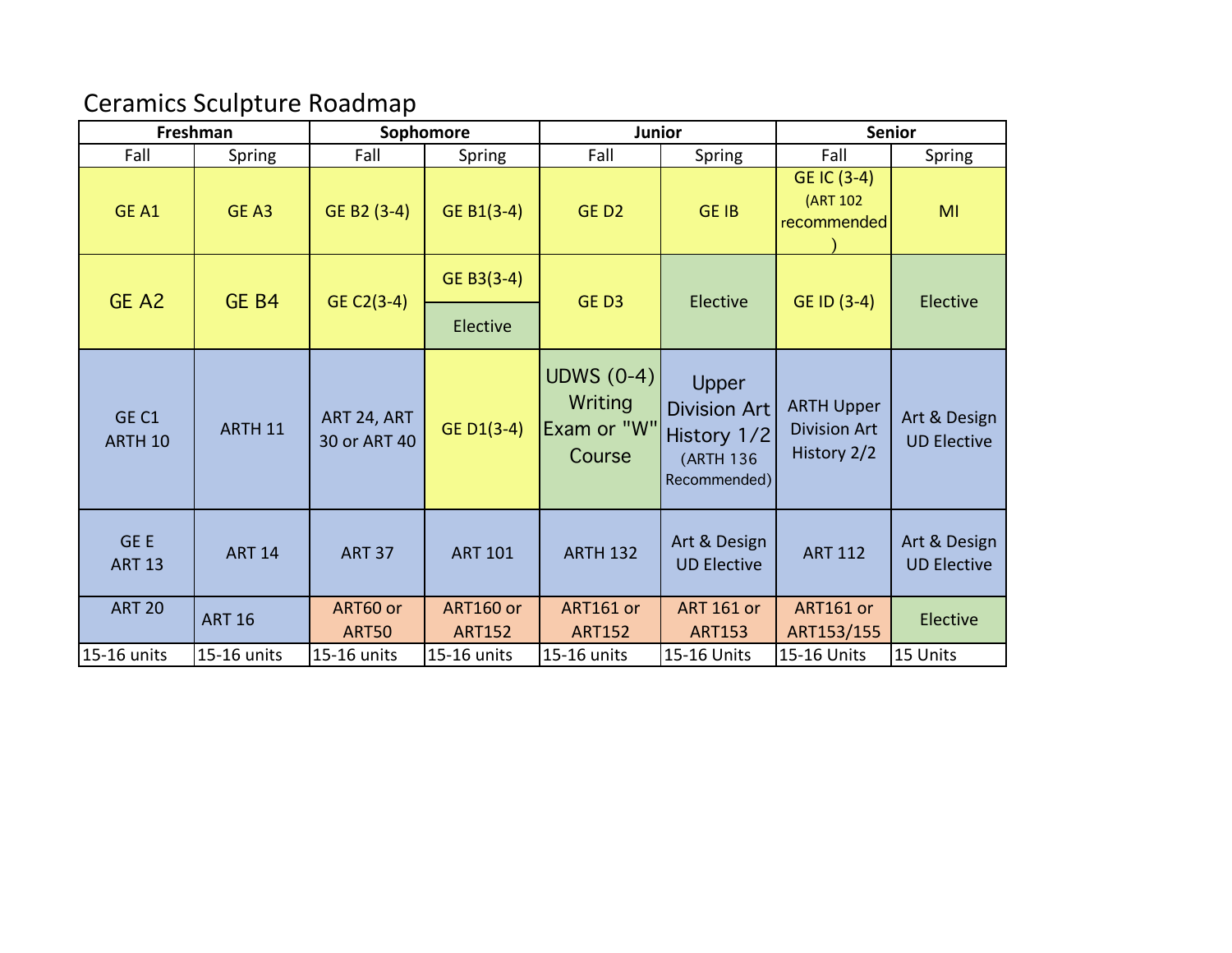

#### Valid for Catalog Years: 2012/2013 to 2017/2018

\*Official planning guide approved by the College of Arts & Humanities

For assistance or to schedule an advising appointment, please contact the **Department of Art & Design** at 559-278- 2516, Conley Art 105 **CAH Advising and Support Center:**  559-278-4597, Speech Arts 156

|                             | Freshman                                                                                           |                                                                                     | Sophomore                                                                                     |                                                      | Junior                                                                                                                               |                                                                                                                                      | Senior                                                                                                                            |                                                                               |
|-----------------------------|----------------------------------------------------------------------------------------------------|-------------------------------------------------------------------------------------|-----------------------------------------------------------------------------------------------|------------------------------------------------------|--------------------------------------------------------------------------------------------------------------------------------------|--------------------------------------------------------------------------------------------------------------------------------------|-----------------------------------------------------------------------------------------------------------------------------------|-------------------------------------------------------------------------------|
| Fall<br><b>Spring</b>       |                                                                                                    |                                                                                     | Fall                                                                                          | <b>Spring</b>                                        | Fall                                                                                                                                 | <b>Spring</b>                                                                                                                        | Fall                                                                                                                              | <b>Spring</b>                                                                 |
| <b>Units</b>                | 15                                                                                                 | 15                                                                                  | 27-35                                                                                         |                                                      | $12 - 19$                                                                                                                            | 15-16                                                                                                                                | 15-16                                                                                                                             | $15 - 17$                                                                     |
| General<br><b>Education</b> | <b>A1 (3 Units)</b><br>Oral<br>Communication<br>*Must pass with a C<br>or better                   | <b>A2 (3 Units)</b><br>Written<br>Communication<br>*Must pass with a C or<br>better | <b>A3 (3 Units)</b><br><b>Critical Thinking</b><br>*Must pass with a C<br>or better           | <b>B1 (3-4 Units)</b><br>Physical<br><b>Sciences</b> | <b>B2 (3-4 Units)</b><br><b>Life Sciences</b>                                                                                        | <b>D1 (3 Units)</b><br><b>American History</b>                                                                                       | <b>D3 (3 Units)</b><br><b>Social Science</b>                                                                                      | <b>ID (3-4 Units)</b><br>Social, Political, &<br><b>Economic Institutions</b> |
|                             |                                                                                                    |                                                                                     | <b>B4 (3-4 Units)</b><br>Quantitative<br><b>Reasoning</b><br>*Must pass with a C<br>or better | <b>B3 (0-3 Units)</b><br>Lab                         | C1/C2 (3-4 Units)<br><b>Arts and Humanities</b>                                                                                      | D <sub>2</sub> (3 Units)<br>American<br>Government                                                                                   | IB (3 Units)<br><b>Physical Universe &amp;</b><br>Its Life Forms                                                                  | MI (3 Units)<br>Multicultural/<br>International                               |
|                             |                                                                                                    |                                                                                     |                                                                                               | <b>C2 (3-4 Units)</b><br><b>Humanities</b>           |                                                                                                                                      |                                                                                                                                      | <b>IC (3-4 Units)</b><br><b>Arts &amp; Humanities</b>                                                                             |                                                                               |
| <b>Major</b>                | <b>GE AREA E ART 13</b><br>(3 Units)<br>Lifelong<br><b>Understanding &amp; Self</b><br>Development | <b>GE AREA C1 ARTH</b><br>10 (3 Units)<br>Arts                                      | <b>ART 11 (3 Units)</b>                                                                       |                                                      | Ceramics/Sculpture<br>(3 Units)<br>ART 152, 153, 155,<br>160, 161, or 165<br>*See course catalog for<br>prerequisite<br>requirements | ART 50, 60,<br>70, or 80 (3 Units)<br>*See course catalog<br>for prerequisite<br>requirements                                        | Art & Design<br><b>UD Elective (3 Units)</b>                                                                                      | Art & Design<br><b>UD Elective (3 Units)</b>                                  |
|                             | <b>ART 101 (3 Units)</b>                                                                           | ART 24, 30,<br><b>OR 40 (3 Units)</b>                                               | <b>ARTH 132 OR 136 (3 Units)</b>                                                              |                                                      |                                                                                                                                      | Ceramics/Sculpture<br>(3 Units)<br>ART 152, 153, 155,<br>160, 161, or 165<br>*See course catalog<br>for prerequisite<br>requirements | Ceramics/Sculpture<br>(3 Units)<br>ART 152, 153, 155, 160,<br>161, or 165<br>*See course catalog for<br>prerequisite requirements | Art & Design<br><b>UD Elective (3 Units)</b>                                  |